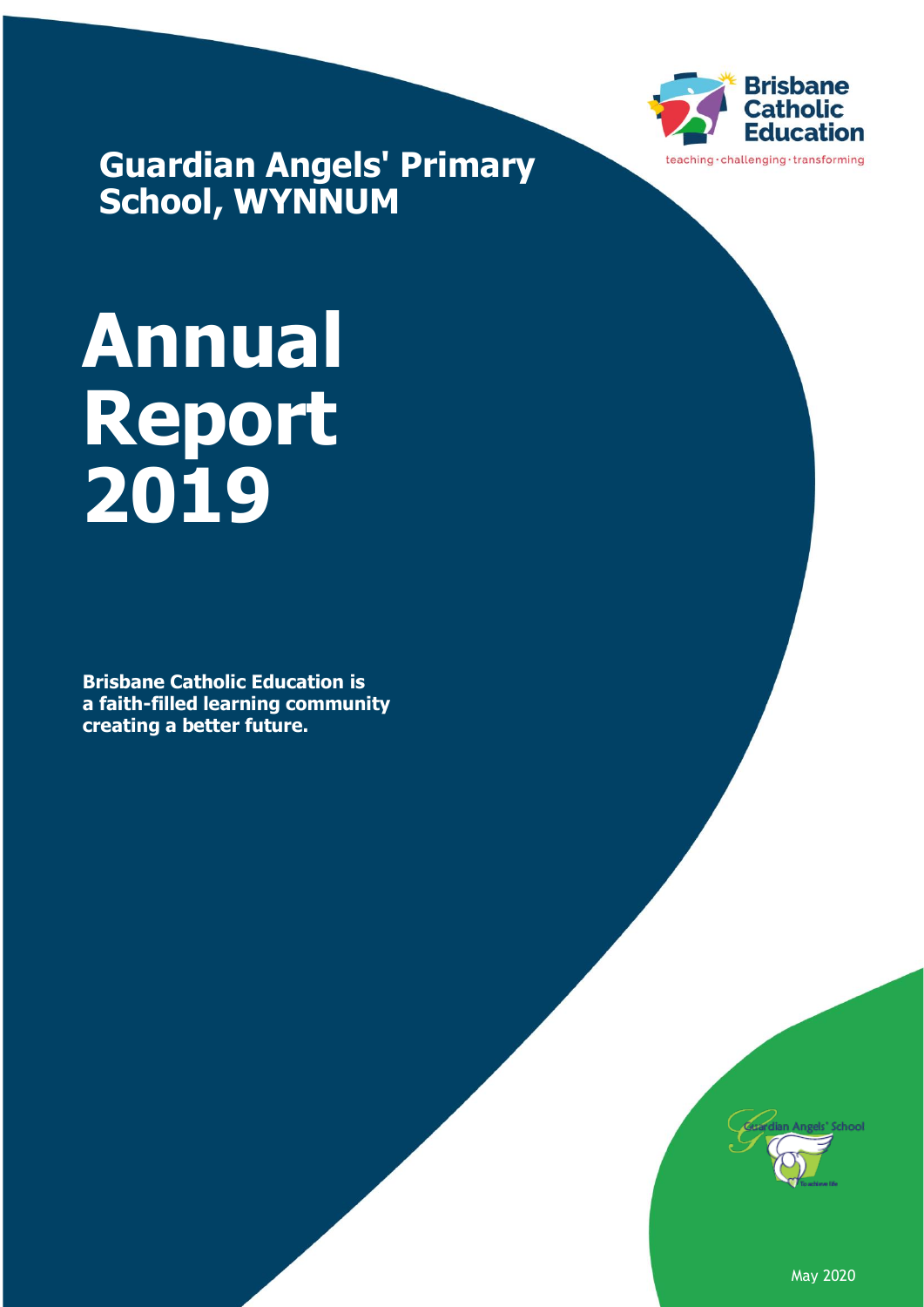# Contact information

| <b>School</b>         | Guardian Angels' Primary School     |  |
|-----------------------|-------------------------------------|--|
| <b>Postal address</b> | PO Box 579, WYNNUM, QLD, 4178       |  |
| <b>Phone</b>          | $(07)$ 3396 4486                    |  |
| <b>Email</b>          | pwynnum@bne.catholic.edu.au         |  |
| School website        | www.guardianangelswynnum.qld.edu.au |  |
| <b>Contact Person</b> | Craig Acret - Principal             |  |

# **Principal's foreword**

The 2019 Annual Report presents information for reporting requirements and informs the wider community of our school's operations and achievements through the year. The report includes information on the school's profile, curriculum delivery, social climate, school funding, workforce composition and student performance.

#### **School progress towards its goals in 2019**

As you will read below, the school achieved the planned goals for 2019.

| <b>Goal</b>                                                                                                                                                          | <b>Progress</b> |
|----------------------------------------------------------------------------------------------------------------------------------------------------------------------|-----------------|
| By the end of 2019, the planning and teaching of the school-wide BCE<br>Relationships and Sexuality Education using a Catholic perspective has<br>commenced.         | Achieved        |
| By the end of 2019, student engagement, progress and achievement in<br>literacy has improved through the enhancement of teaching practices.                          | Achieved        |
| By the end of 2019, the school has embedded the principles of the Laudato si<br>across the school to enhance environmental sustainability.                           | Achieved        |
| By the end of 2019, the religious life of the school is vibrant and relevant to<br>students with strong connections to school community stakeholders.                | Achieved        |
| By the end of 2019, classroom teachers are confident in planning and<br>teaching engaging religion lessons inclusive of all learners.                                | Achieved        |
| By the end of 2019, the engagement, progress and wellbeing of students has<br>improved and reflected in their behaviour, attendance and access to the<br>curriculum. | Not Achieved    |
| By the end of 2019, staff accessed spiritual and theological opportunities to<br>support their formation and the teaching of religion.                               | Achieved        |
| By the end of 2019, teacher knowledge and the application of effective<br>numeracy practices has been enhanced.                                                      | Achieved        |
| By the end of 2019, staff has been supported in their professional growth<br>and wellbeing to further enhance a positive work culture.                               | Achieved        |
| By the end of 2019, the school's governance processes articulate and<br>promote a responsible and sustainable improvement agenda.                                    | Achieved        |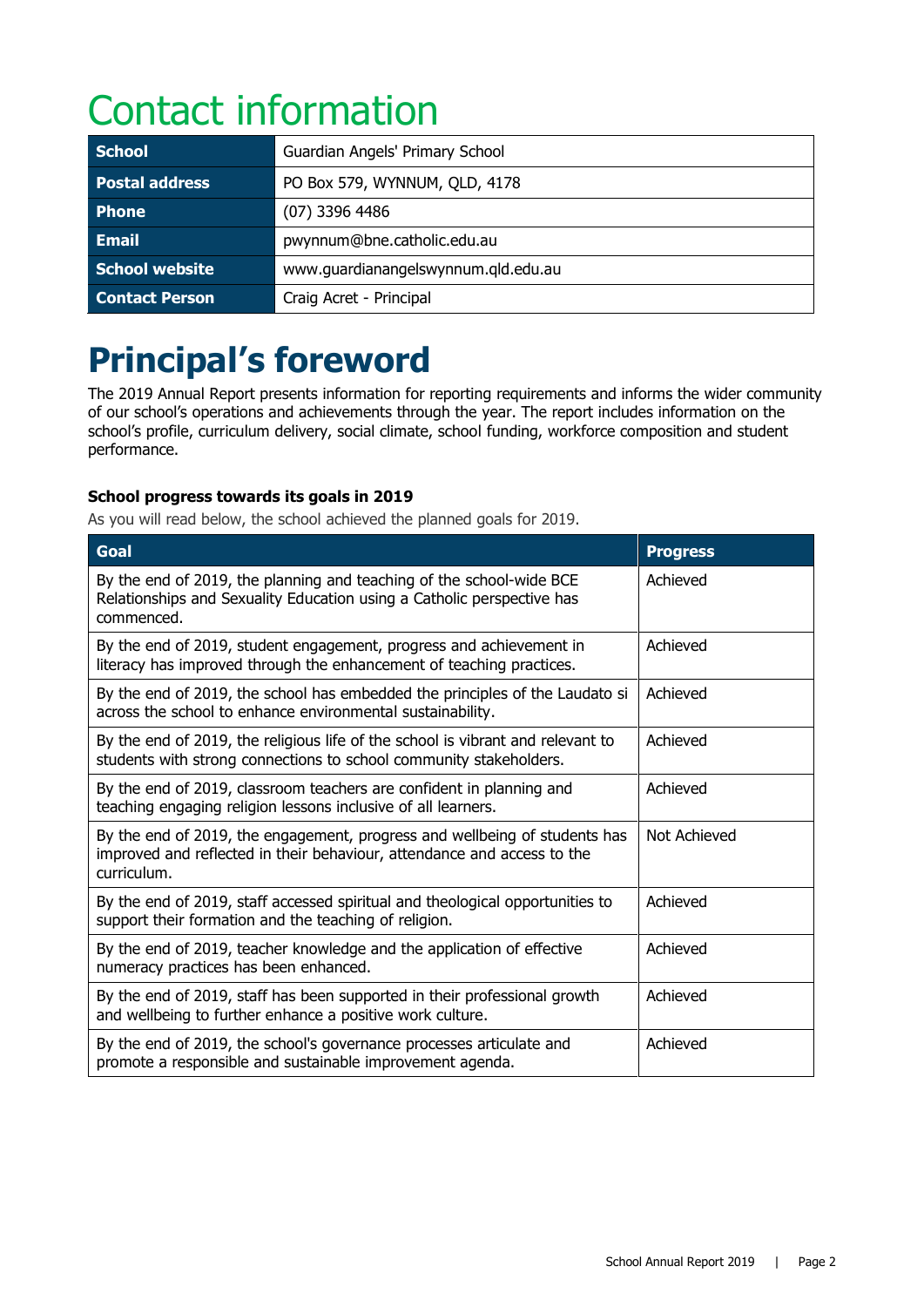#### **Future outlook**

The explicit improvement agenda for 2020 will focus on gaining improvements in the following areas:

- By the end of 2020, all class teachers have embedded RSE into Health units.
- By the end of 2020, our school community will have an emerging understanding of how our Catholic Identity is currently expressed and how this can be further strengthened in the next strategic cycle.
- By the end of 2020, class teachers of Mathematics have increased their pedagogical practices to enable the engagement, progress, achievement and wellbeing of each learner.
- By the end of 2020, 86% of students are attending school 90% of the time.
- By the end of 2020, new and existing community partnerships are strengthened, resulting in improved educational outcomes for our students.
- By the end of 2020, 72% of Prep, 80% of Year 1 and 82% of Year 2 students will have reached the PM Benchmark. By the end of 2020, 87% of Year 3, 90% of Year 4 and Year 5 and 91% of Year 6 students have reached the Writing Analysis Benchmark.

### **Our school at a glance**

#### **School profile**

Guardian Angels' Primary School is a Catholic school administered through Catholic Education Archdiocese of Brisbane.

**Coeducational or single sex:** Coeducational

Year levels offered in 2019: Primary

#### **Student enrolments for this school:**

|      | <b>Total</b> | <b>Girls</b> | <b>Boys</b> | <b>Aboriginal and</b><br><b>Torres Strait</b><br><b>Islander</b><br>students |
|------|--------------|--------------|-------------|------------------------------------------------------------------------------|
| 2019 | 538          | 267          | 271         |                                                                              |

Student counts are based on the Census (August) enrolment collection.

#### **Characteristics of the student body**

Guardian Angels' Primary School is a dual campus school, with students in Prep - Year Two situated on the Guardian Angels Campus and students in Years 4-6 situated on the Mt. Carmel Campus. Our students are made up of a variety of cultural backgrounds. We also have close links with the local Aboriginal community groups and in 2018. In 2019, we had an Indigenous student population of 3.6%. All students belong to one of three team houses (Katara, Blacara or Arlunga). Inter-house carnivals are held during the year in swimming, cross country and athletics.

#### **Curriculum delivery**

#### **Approach to curriculum delivery**

Learning areas mandated by the Australian Curriculum, Assessment and Reporting Authority (ACARA) are taught, monitored and assessed at Guardian Angels. Distinctive curriculum offerings include Information Communication & Learning Technology (ICLT), LOTE (Japanese), Arts Program, Health & Physical Education Program and Instrumental Music Program.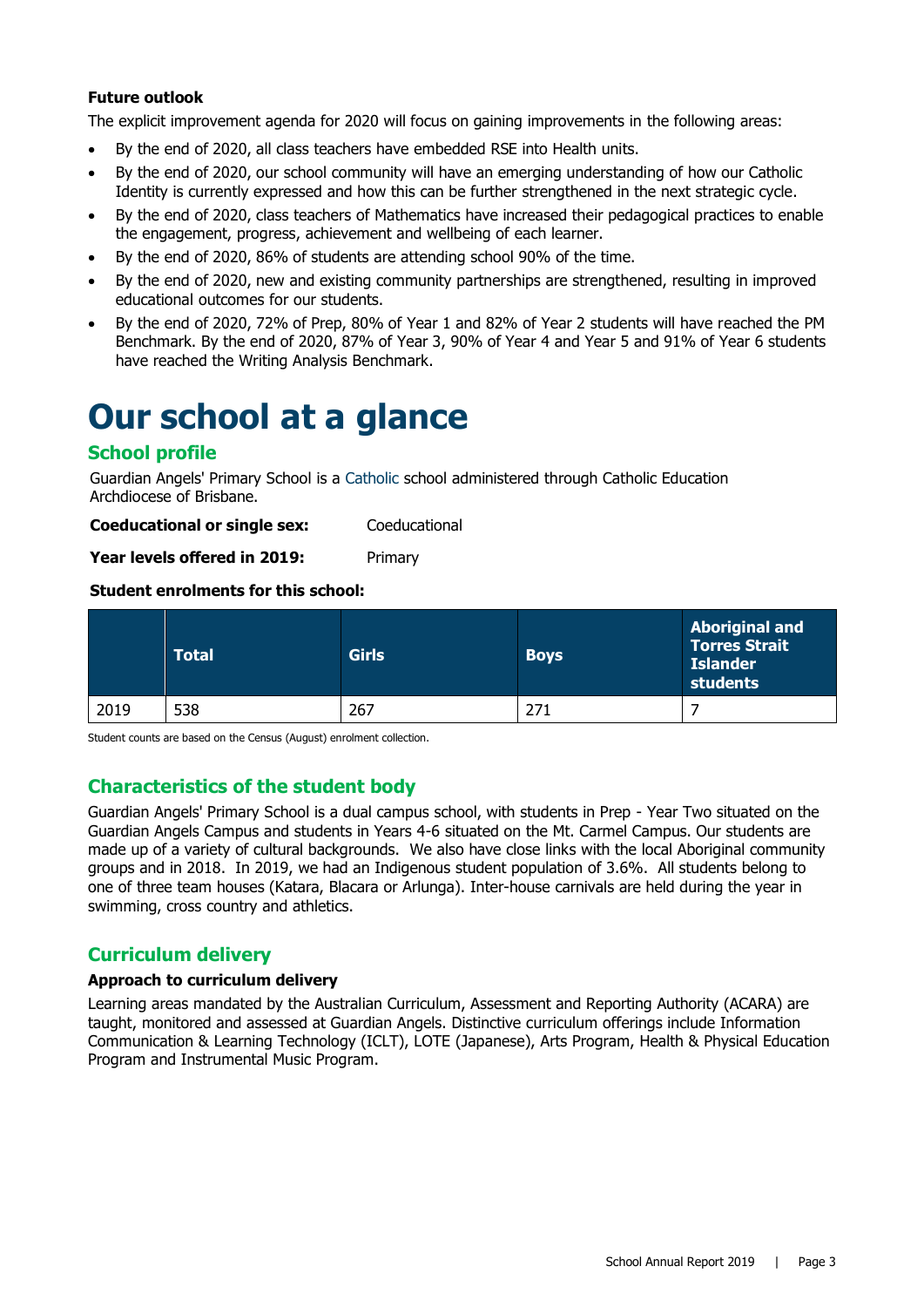#### **Co-curricular activities**

In addition to the nine Key Learning Areas offered in all Catholic schools, Guardian Angels' offers a range of distinctive curriculum offerings to engage students in a range of learning opportunities. They include:

- Dance
- **Skipping**
- Soccer clinics
- Story Dogs
- Instrumental Music
- Year 6 Camp experience

#### **How information and communication technologies are used to assist learning**

In Years 5 and 6, students are enrolled in a one-to-one laptop program. The ubiquitous access to technology resources continues to become a realisation with funding set aside annually to support this goal. Students in the lower grades also have access to banks of laptops and iPads to enhance their access to the curriculum.

#### **Social climate**

#### **Overview**

A strong emphasis is placed on the pastoral care of students. Classes buddy up and are given opportunities to come together in order for our students to build their social skills. We also celebrate Wellness Week in all four school terms. A major emphasis is also placed on the teaching of positive behaviour for learning. A Guidance Counsellor is also employed for three days each week and runs proactive social skills programs throughout the school year.

#### **BCE Listens Survey - Parent satisfaction**

| <b>Performance measure</b>                                                                                           |       |
|----------------------------------------------------------------------------------------------------------------------|-------|
| Percentage of parents/carers who agree# that:                                                                        | 2018  |
| This school helps my child to develop their relationship with God                                                    | 95.5% |
| My child is encouraged to participate in spiritual and religious activities and<br>projects outside of the classroom | 68.4% |
| Religious Education at this school is comprehensive and engaging                                                     | 93.5% |
| I see school staff practising the values and beliefs of the school                                                   | 90.7% |
| This school looks for ways to improve                                                                                | 88.9% |
| The school is well managed                                                                                           | 86.5% |
| My child is making good progress at this school                                                                      | 89.6% |
| This school is a safe place for my child                                                                             | 92.6% |
| This school helps students respect the needs of others                                                               | 92.2% |
| Teachers and staff are caring and supportive                                                                         | 91.5% |
| Teachers at this school expect my child to do their best                                                             | 92.9% |
| Teachers and staff relate to students as individuals                                                                 | 91.6% |
| The teachers help my child to be responsible for their own learning                                                  | 88.7% |
| My child is motivated to learn at this school                                                                        | 92.2% |
| I can talk to my child's teachers about my concerns                                                                  | 89.9% |
| This school offers me opportunities to get involved in my child's education                                          | 80.2% |
| My child's learning needs are being met at this school                                                               | 84.4% |
| I am happy with my decision to send my child to this school                                                          | 89.4% |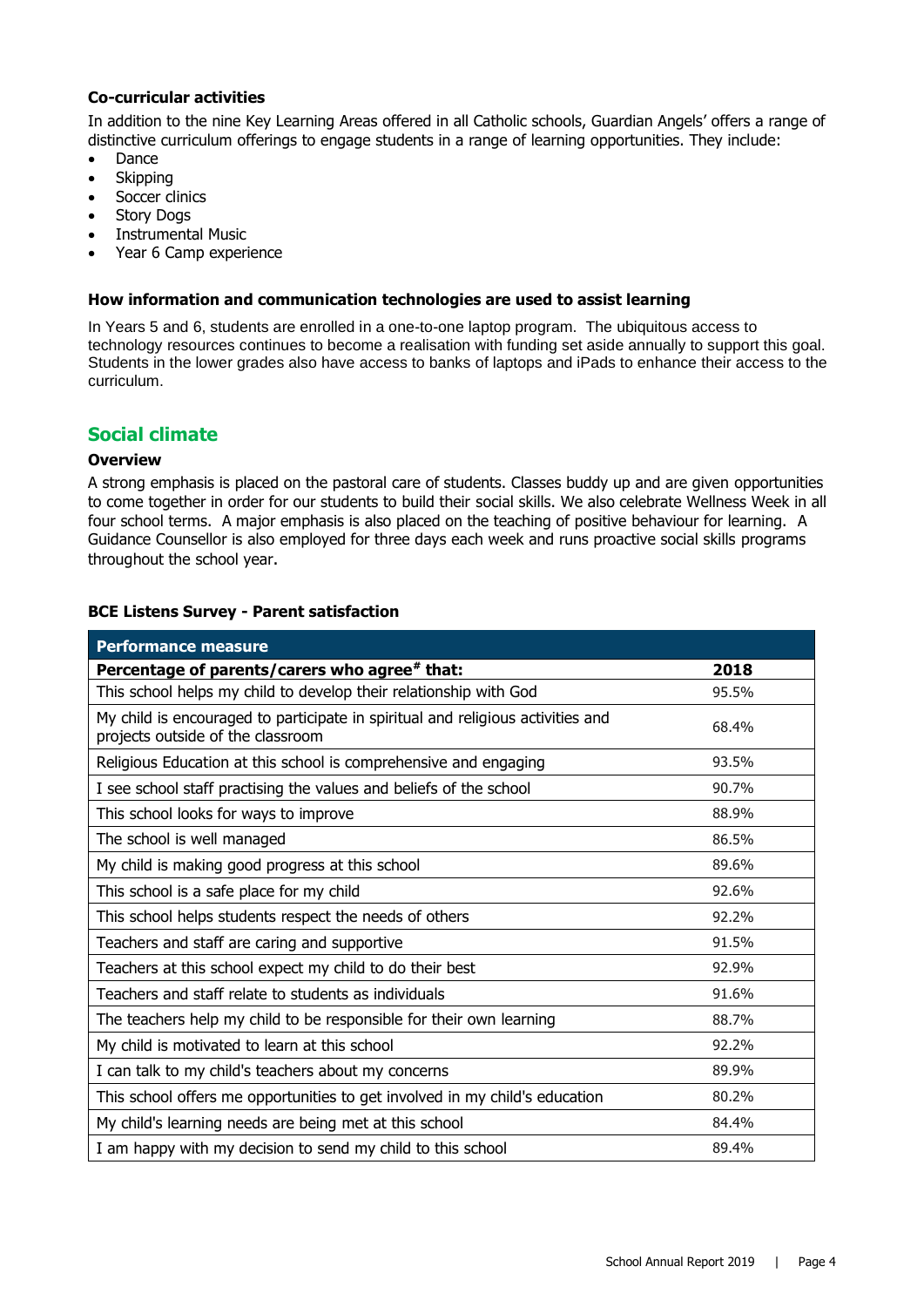#### **BCE Listens Survey - Student satisfaction**

| <b>Performance measure</b>                                                                                                      |       |
|---------------------------------------------------------------------------------------------------------------------------------|-------|
| Percentage of students who agree# that:                                                                                         | 2018  |
| At my school, I can express my beliefs                                                                                          | 91.0% |
| My school encourages all students to participate in spiritual and religious activities and<br>projects outside of the classroom | 90.0% |
| Religious Education at my school is interesting and engaging                                                                    | 75.6% |
| I see school staff practising the values and beliefs of my school                                                               | 85.5% |
| My school looks for ways to improve                                                                                             | 93.1% |
| Students at my school are encouraged to voice their concerns or complaints                                                      | 80.7% |
| Teachers treat students fairly at my school                                                                                     | 85.2% |
| Teachers recognise my efforts at school                                                                                         | 84.5% |
| I feel safe at school                                                                                                           | 90.4% |
| My school helps me to respect the needs of others                                                                               | 95.3% |
| I am happy to be at my school                                                                                                   | 86.9% |

#### **BCE Listens Survey - Staff satisfaction**

| <b>Performance measure</b>                                                                                                      |        |
|---------------------------------------------------------------------------------------------------------------------------------|--------|
| Percentage of staff who agree# that:                                                                                            | 2018   |
| This school helps me to develop my relationship with God                                                                        | 97.7%  |
| My school encourages all students to participate in spiritual and religious activities and<br>projects outside of the classroom | 85.4%  |
| Religious Education at this school is comprehensive and engaging                                                                | 95.2%  |
| I see school staff practising the values and beliefs of this school                                                             | 90.7%  |
| This school is well managed                                                                                                     | 86.0%  |
| My concerns are taken seriously by the school                                                                                   | 88.1%  |
| This school is a safe place to work                                                                                             | 97.6%  |
| This school has an inclusive culture                                                                                            | 95.2%  |
| This school has a culture of striving for excellence                                                                            | 95.3%  |
| All my students know I have high expectations of them                                                                           | 100.0% |
| I am proud to be a member of this school                                                                                        | 100.0% |
| Overall, I am happy with my decision to work at this school                                                                     | 97.6%  |

# 'Agree' represents the percentage of respondents who Somewhat Agree, Agree or Strongly Agree with the statement.

DW = Data withheld to ensure confidentiality.

#### **Family and community engagement**

Parent involvement at Guardian Angels is highly valued and a crucial component for the education of each child. Your involvement can be as diverse as you wish, ranging from direct involvement in classrooms (as coordinated by individual teachers) as well as opportunities to volunteer at working bees and other P&F initiatives. All volunteers must be trained in Student Protection and Safety protocols before they can lend their skills and services within the community. Either through undertaking the training through a homebased module or attending School based training, parents, grandparents and friends can agree to a code of conduct and register as a volunteer in our school. Guardian Angels prides itself on being an Inclusive school. We have students with varying learning and social and emotional needs. We have a range of supports in place to support our students and these arrangements are always done in consultation with parents and students.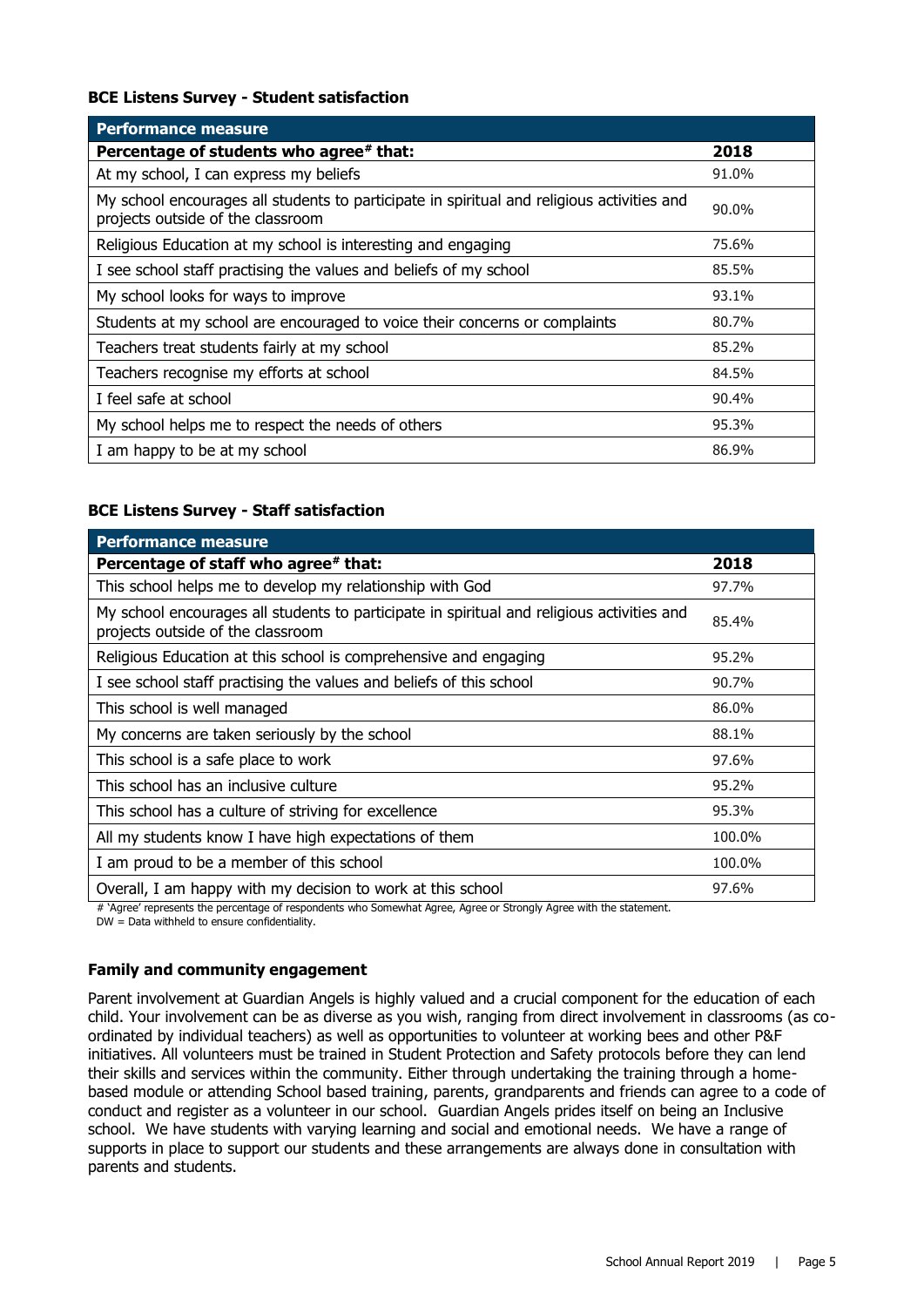#### **Environmental footprint**

#### **Reducing the school's environmental footprint**

This is the first year of reporting on the school's electricity usage. Responsible energy usage supports the school's efforts towards a living response to Pope Francis' Encyclical Laudato Si' Care for our Common Home.

Staff at Guardian Angels are reminded of their responsibility to reduce the school's carbon footprint. For example, Air Conditioners are used primarily in Term 1 and 4 and set to 24 degrees Celsius. Students in the upper years also have an opportunity to join the 'Earth Guardians'. This group proactively leads initiatives to educate their peers and our community on sustainable development.

| <b>Environmental footprint indicators</b> |                           |  |  |
|-------------------------------------------|---------------------------|--|--|
| l Years                                   | <b>Electricity</b><br>kWh |  |  |
| 2019                                      | 152676                    |  |  |

#### **School funding**

#### **School income broken down by funding source**

School income, reported by financial year accounting cycle using standardized national methodologies and broken down by funding source is available via the [My School](http://www.myschool.edu.au/) website.

#### **How to access our income details**

- 1. Click on the My School link <http://www.myschool.edu.au/>.
- 2. Enter the school name or suburb of the school you wish to search.

| Find a school                   |              |                    |              | <b>Search website</b> |              |
|---------------------------------|--------------|--------------------|--------------|-----------------------|--------------|
| Search by school name or suburb |              |                    |              |                       | Go           |
| <b>School sector</b>            | $\checkmark$ | <b>School type</b> | $\checkmark$ | <b>State</b>          | $\checkmark$ |

3. Click on 'View School Profile' of the appropriate school to access the school's profile.



4. Click on 'Finances' and select the appropriate year to view the school financial information.

| School profile | NAPLAN | Attendance | Finances | VET in schools | Senior secondary | Schools map |
|----------------|--------|------------|----------|----------------|------------------|-------------|
|                |        |            |          |                |                  |             |

Note: If you are unable to access the internet, please contact the school for a hard copy of the school's financial information.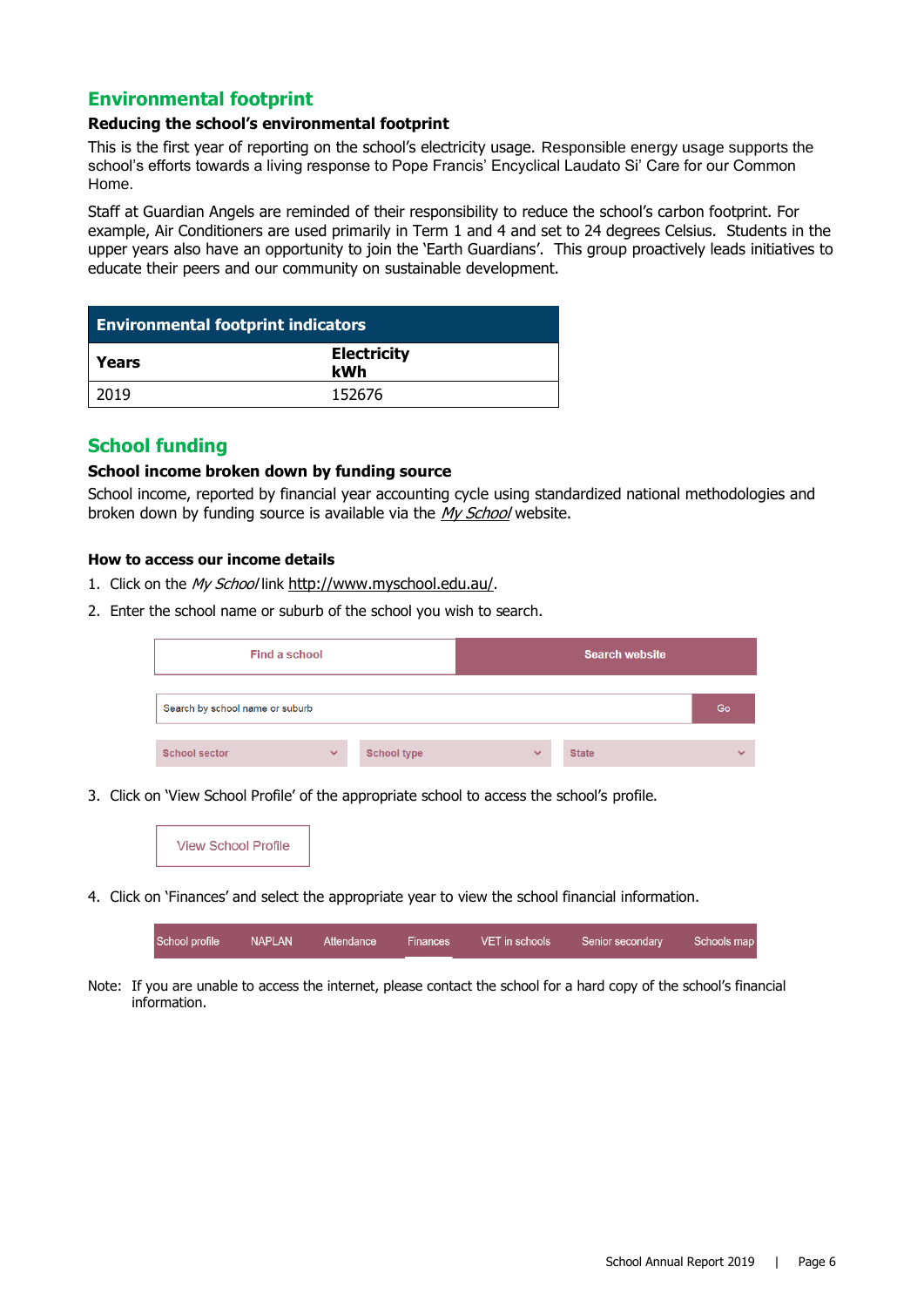# **Our staff profile**

#### **Workforce composition**

| <b>Description</b>           | <b>Teaching Staff</b> | Non-Teaching Staff |
|------------------------------|-----------------------|--------------------|
| Headcount                    | 40                    | 25                 |
| <b>Full-time Equivalents</b> | 37.1                  | 14.3               |

#### **Qualifications of all teachers\***

| <b>Highest level of qualification</b> | Number of classroom teachers and school<br>leaders at the school |
|---------------------------------------|------------------------------------------------------------------|
| Doctorate                             |                                                                  |
| <b>Masters</b>                        | 6                                                                |
| Graduate diploma etc.**               | 3                                                                |
| Bachelor degree                       | 31                                                               |
| Diploma                               |                                                                  |
| Certificate<br>.                      |                                                                  |

\*Teaching staff includes School Leaders

\*\*Graduate diploma etc. includes graduate diploma, bachelor honours degree, and graduate certificate.

#### **Professional development**

#### **Expenditure on and teacher participation in professional development**

The total funds expended on teacher professional development in 2019 were \$71,933.

The major professional development initiatives are as follows:

- Excellent Learning and Teaching (Literacy Priority)
- Curriculum Planning
- Staff Culture
- Positive Behaviour for Learning
- Religious Education (Spiritual Formation)
- STEM.

The proportion of the teaching staff involved in professional development activities during 2019 was **100%.**

#### **Staff attendance and retention**

#### **Average staff attendance**

| <b>Description</b>                                                    |       |
|-----------------------------------------------------------------------|-------|
| Staff attendance for permanent and temporary staff and school leaders | 96.0% |

#### **Proportion of staff retained from the previous school year.**

From the end of the previous school year, **94**% of staff was retained by the school for the entire 2019.

## **Performance of our students**

#### **Student attendance**

| <b>Description</b>                                                                | $\mathbf{O}_0$ |
|-----------------------------------------------------------------------------------|----------------|
| The overall attendance rate* for the students at this school                      | 93.1%          |
| Attendance rate for Aboriginal and Torres Strait Islander students at this school | 93.1%          |